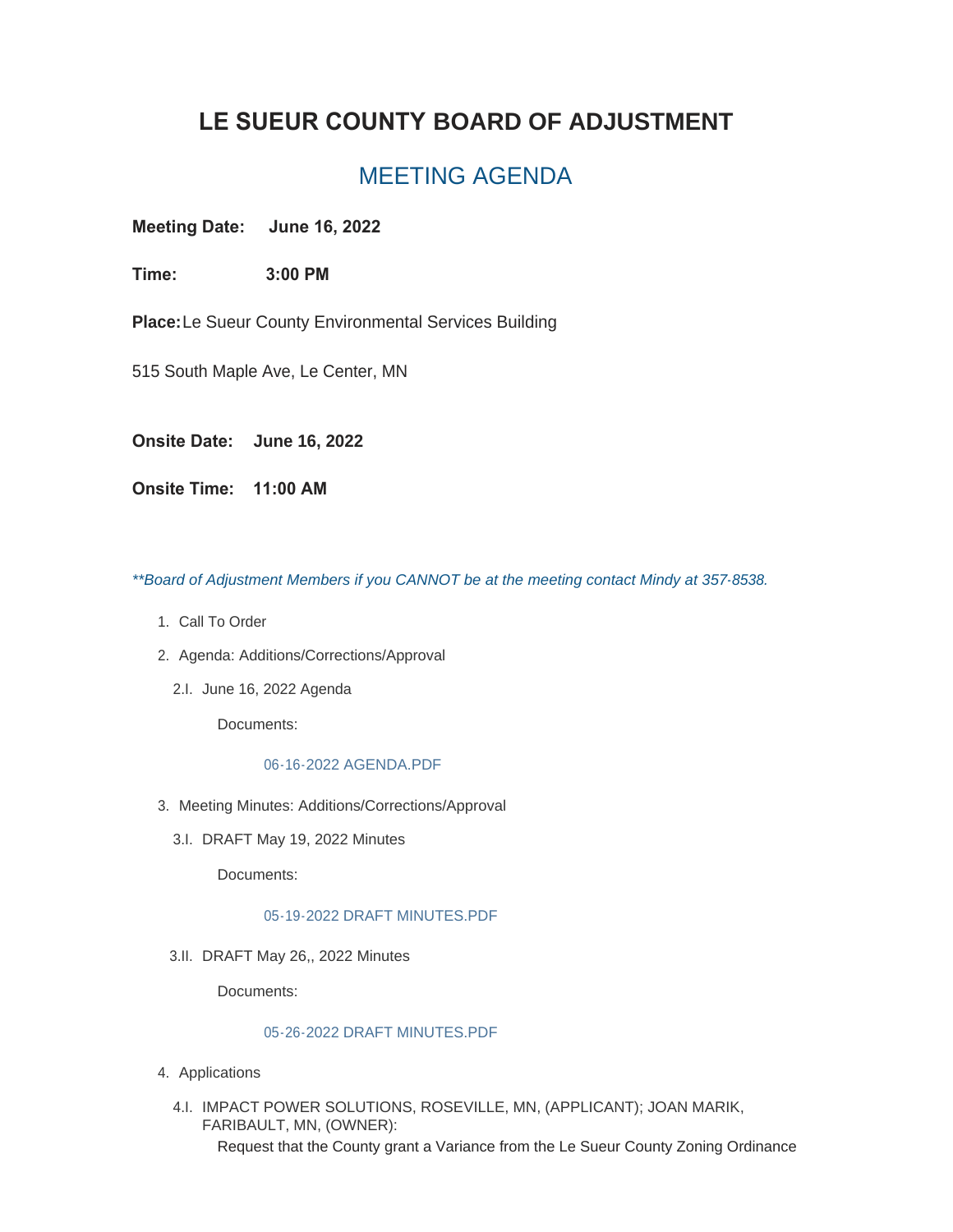to allow the applicant to reduce the required setback between a large Solar Energy System (SES) and a residential structure from 750 feet to 556 feet and from another residential structure from 750 feet to 489 feet in an Agriculture **"**A" District. Property is located in the NW 1/4 of the NW 1/4, Section 15, Waterville Township. **VARIANCE IS FOR Large SES to a dwelling setback.**

Documents:

#### [PACKET \(IPS SOLAR\\_MARIK\).PDF](https://www.co.le-sueur.mn.us/AgendaCenter/ViewFile/Item/3868?fileID=4386)

4.II. KEN MCCUSKEY, AMES, IA, (APPLICANT); KENNETH & MARIE MCCUSKEY, AMES, IA, (OWNER):

Request that the County grant a Variance from the Le Sueur County Zoning Ordinance to allow the applicant to reduce the required setback from the top of a bluff from 30 feet to 20 feet; reduce the required setback from the road Right-Of-Way (ROW) from 65 feet to 43 feet, and 26.3 % total impervious surface coverage of the lot to accommodate the construction of a new dwelling in a Recreational Residential **"**RR" District, Lake Francis, a Recreational Development "RD" lake. Property is located in Warner Subdivision, Lot 1 and part of Lot 2, Section 33, Elysian Township. **VARIANCE IS FOR bluff and road row setbacks and impervious surface.**

Documents:

#### [PACKET \(MCCUSKEY\).PDF](https://www.co.le-sueur.mn.us/AgendaCenter/ViewFile/Item/3859?fileID=4378)

4.III. NOVEL ENERGY SOLUTIONS, ST PAUL, MN, (APPLICANT); TIMOTHY GUNDERSON, KASOTA, MN, (OWNER):

Request that the County grant a Variance from the Le Sueur County Zoning Ordinance to allow the applicant to reduce the required 1 mile (5,280 ft) setback from the road Right-Of-Way (ROW) of a Scenic Byway (County State Aid Highway 21) to 5,148 feet to accommodate a potential Large Solar Energy System in an Agriculture **"**A" District. Property is located in the NE 1/4 of the SE 1/4, Section 4, Kasota Township. **VARIANCE IS FOR scenic byway road row setback.**

Documents:

#### [PACKET \(NOVEL ENERGY\\_GUNDERSON\).PDF](https://www.co.le-sueur.mn.us/AgendaCenter/ViewFile/Item/3860?fileID=4379)

4.IV. IAN RUDE, MADISON LAKE, MN, (APPLICANT); IAN & DENISE RUDE, MADISON LAKE, MN, (OWNER):

Request that the County grant a Variance from the Le Sueur County Zoning Ordinance to allow the applicant to reduce the required setback from a Township road Right-Of-Way (ROW) from 25 feet to 8 feet; and 29.4% total impervious surface coverage of the lot to accommodate a detached garage on a legal nonconforming lot in a Recreational Residential **"**RR" District, Lake Jefferson, a Recreational Development "RD" lake. Property is located in Wildwood Subdivision, Lot 4, Section 3, Washington Township. **VARIANCE IS FOR road row setback and impervious surface.**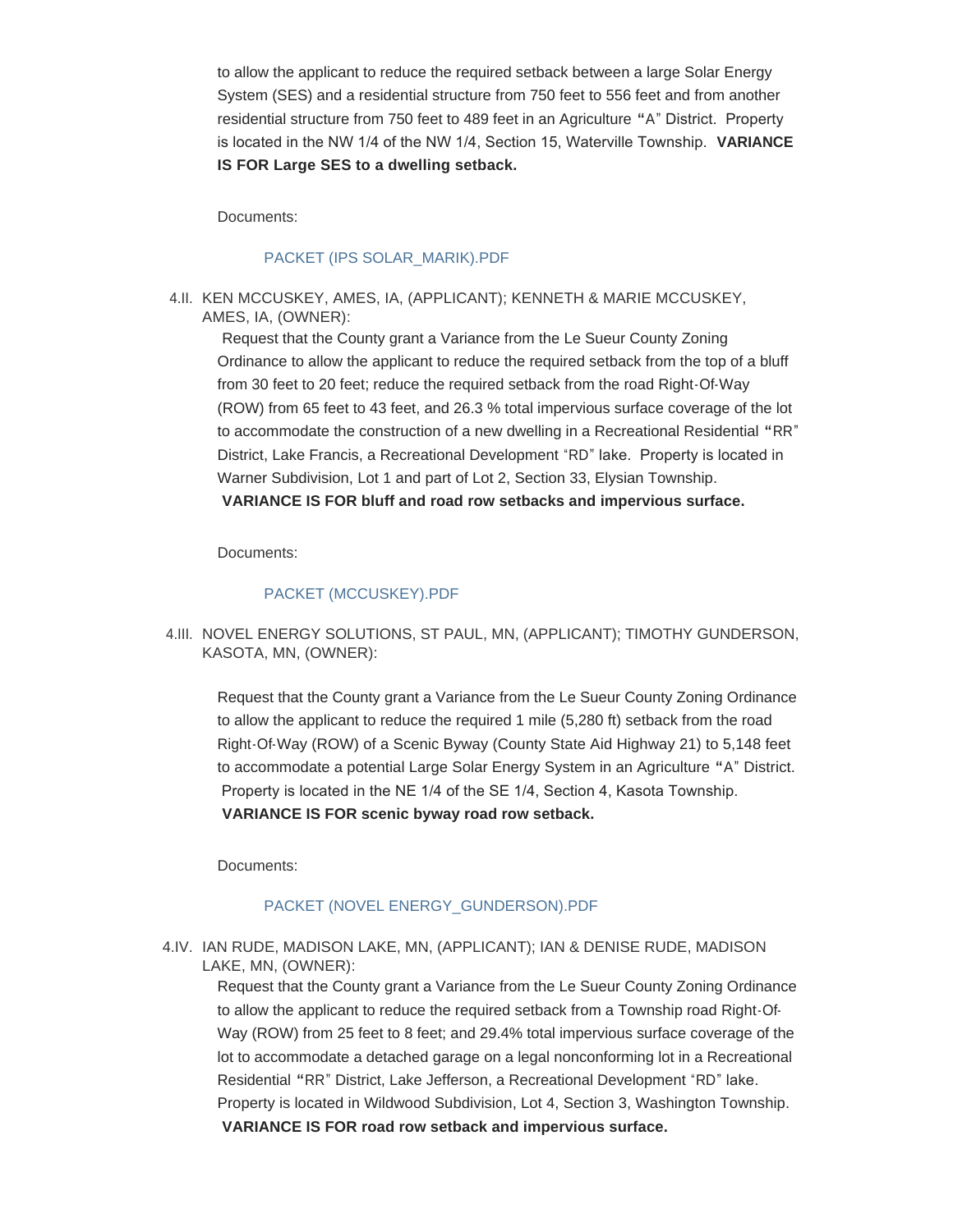Documents:

#### [PACKET \(RUDE\).PDF](https://www.co.le-sueur.mn.us/AgendaCenter/ViewFile/Item/3861?fileID=4380)

4.V. TRULIE BOLTON, MANKATO, MN, (APPLICANT\OWNER):

Requests that the County grant a Variance from the Le Sueur County Zoning Ordinance to allow the applicant to reduce the required setback from a septic tank to a dwelling from 10 feet to 3 feet, and reduce the required setback from the bluff from 30 feet to be located within the bluff to accommodate a septic pump tank and a septic system drainfield in an Urban/Rural Residential **"**R1" District. Property is located in the Arrowwood Subdivision, Lot 24, Block 2, Section 8, Kasota Township. **VARIANCE IS FOR structure and bluff setbacks.**

Documents:

#### [PACKET \(BOLTON\).PDF](https://www.co.le-sueur.mn.us/AgendaCenter/ViewFile/Item/3862?fileID=4381)

4.VI. TONY OTTO, ELYSIAN, MN, (APPLICANT); ANTHONY & NANETTE OTTO, ELYSIAN, MN, (OWNER):

Request that the County grant a Variance from the Le Sueur County Zoning Ordinance to allow the applicant to enlarge a nonconforming structure; reduce the required setback from a private road Right-Of-Way (ROW) from 65 feet to 34 feet; to reduce the required setback from a structure to a septic tank from 10 feet to5 feet; and reduce the required setback from the Ordinary High Water Level (OHWL) from 100 feet to 41 feet to the East and 65 feet to the North to accommodate a dwelling addition and attached garage in a Recreational Residential "RR" District, Lake Jefferson, a Recreational Development "RD" lake. Property is located in Roemer's Cove, Lot 21, Block 1, Section 7, Elysian Township. **VARIANCE IS FOR ENLARGING A NONCONFORMING LOT AND road roW, SEPTIC TANK AND OHWL SETBACKS.**

Documents:

#### [PACKET \(OTTO\).PDF](https://www.co.le-sueur.mn.us/AgendaCenter/ViewFile/Item/3863?fileID=4382)

4.VII. ASHLEY BURKLAND, MADISON LAKE, MN, (APPLICANT); CARL & ASHLEY BURKLAND, MADISON LAKE, MN, (OWNER):

Request that the County grant a Variance from the Le Sueur County Zoning Ordinance to allow the applicant to reduce the required setback from a Township road Right-Of-Way (ROW) from 65 feet to 58 feet; reduce the required setback from the Ordinary High Water Level (OHWL) from 100 feet to 91 feet; reduce the required setback from the top of a bluff from 30 feet to 12 feet for an existing nonconforming structure in a Recreational Residential **"**RR" District, Lake Jefferson, a Recreational Development "RD" lake. Property is located in Biehn's Southview, Lot 9, Section 4, Washington Township. **VARIANCE IS FOR road row, owhl and bluff setbacks.**

Documents:

[PACKET \(BURKLAND\).PDF](https://www.co.le-sueur.mn.us/AgendaCenter/ViewFile/Item/3864?fileID=4383)